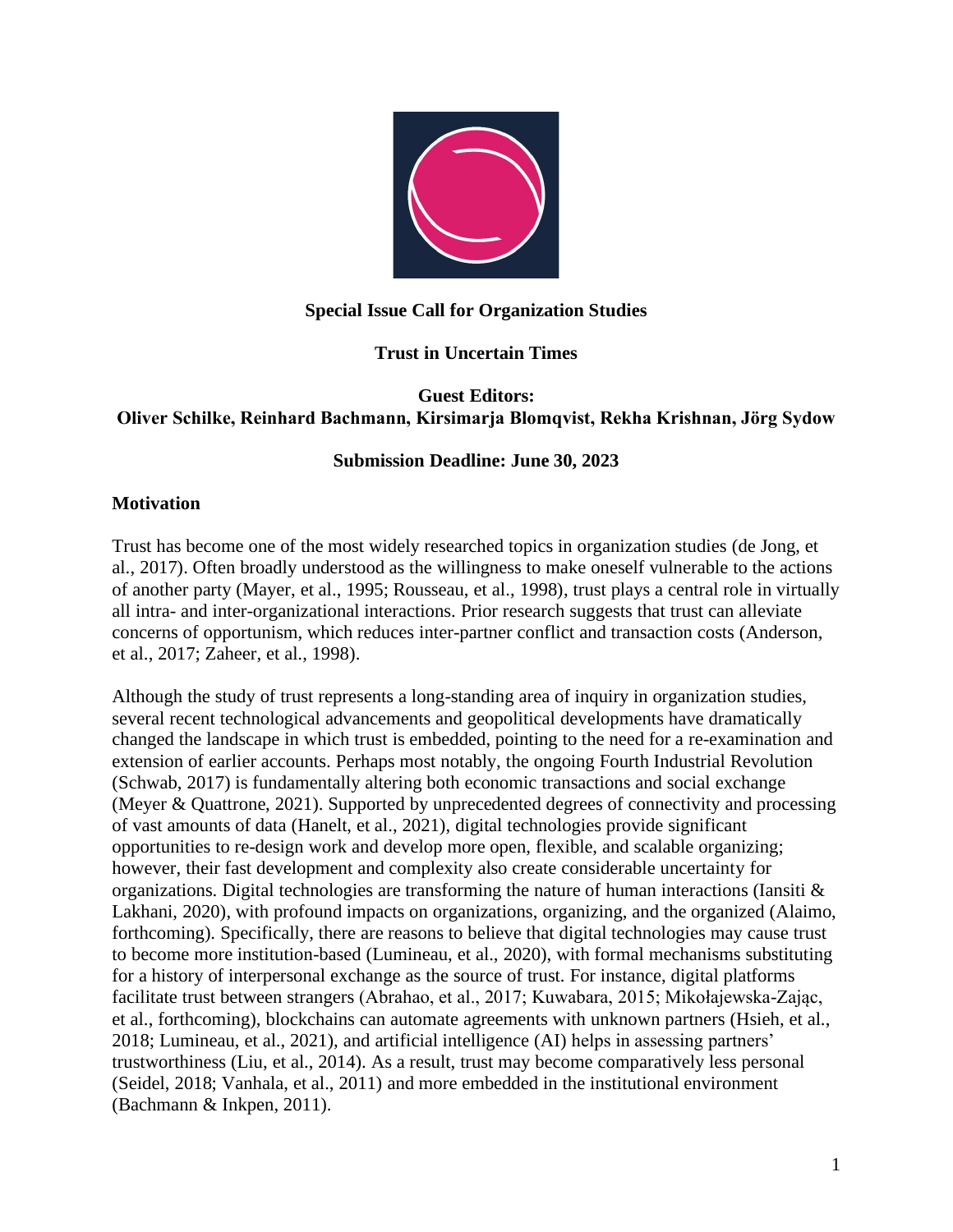These technological developments come amidst unprecedented levels of geopolitical uncertainty and an accelerated decline of trust in institutions (Citrin & Stoker, 2018). Thought of as a relic from the past, a new cold war seems to be possible again. The Russian invasion of Ukraine exemplifies how key tenets of the economic world order—such as globalisation, free trade, and democracy—are more fragile than many assumed. What is more, China has emerged as a new superpower that is increasingly demanding its share of the global system of power and influence, leading to tensions and new challenges. The world has been massively shaken by a pandemic that has demonstrated the instability of trust in the absence of strong institutions (Fancourt, et al., 2020) while highlighting the critical need for various forms of trust in times of distress (Schilke, et al., 2021). In parallel, climate change will force humanity to completely rethink our energy sourcing, with a substantial impact on almost every industry, transportation, and private consumption, and trust in reliable institutions may represent a critical mechanism supporting proenvironmental behaviour that could address this challenge (Smith & Mayer, 2018).

Our theories of trust in organizations and processes of organizing need to reflect these transformative changes. Against this background, we believe it is both important and timely to reassess the role of trust in intra- and inter-organizational settings to better understand how relevant contemporary developments affect and are affected by trust. The ongoing disruptive technological, political, and societal changes that are affecting organizations call for revisiting the very concept of trust, along with its consequences and the processes that underly its development, maintenance, and repair.

# **Objectives**

The objective of this Special Issue is to serve as a focal point for theory development on and empirical insights into the various ways in which trust and uncertainty intersect, with a special emphasis on the role of institutions in explaining the interface between the two.

# **Scope**

The Special Issue invites submissions that make substantial contributions to our understanding of trust in organized settings.

We embrace a wide variety of theoretical and methodological approaches. The range of theoretical orientations may include institutional, structurationist, ethnomethodological, sociomaterial, phenomenological, and beyond. Diverse methodological approaches are welcome, including case studies, experiments, secondary data analyses, and surveys. Purely conceptual papers, empirical investigations, and combinations of theoretical and empirical research will also be considered.

Our interest is directed toward trust at various analytical levels (i.e., micro, meso, and macrolevels), as long as organizations or organizing have a central place in the analysis. At the micro level, for instance, we find it worthwhile to revisit the role of 'facework' (Giddens, 1990), boundary work (Weber, et al., forthcoming), and rituals (Collins, 2004; Krishnan, et al., 2021) in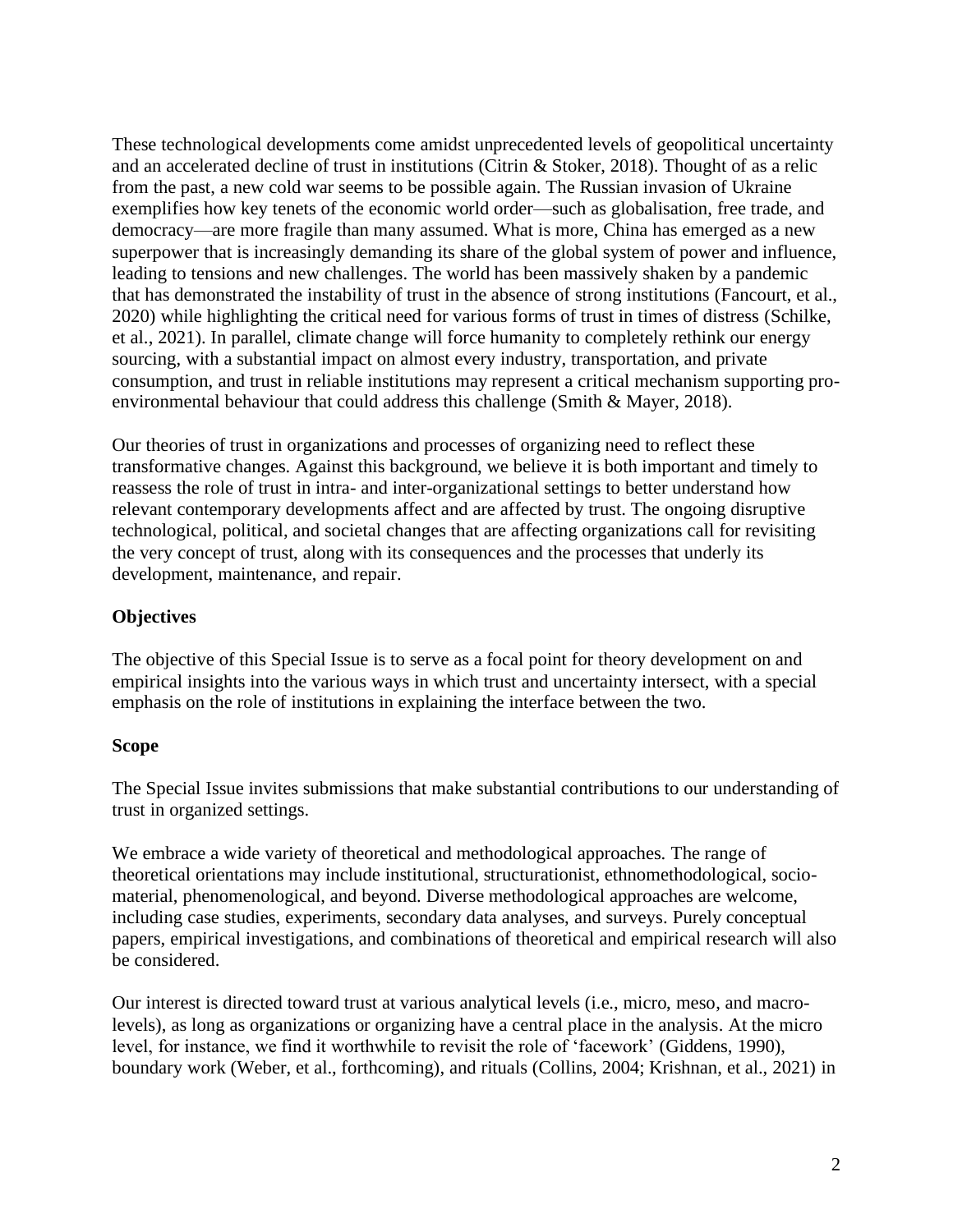organizational settings, as such analyses will be clearly geared toward a better understanding of the relationship between trust and institutional arrangements in uncertain contexts.

Below, we list a total of nine exemplary research topics that we believe will provide useful springboards for contributions that fit the scope of the special issue. However, submissions do not have to be limited to these themes.

## **Potential Research Topics**

- **Uncertainty and trust.** Uncertainty, in its various forms, is inseparably linked to the concept of trust. Uncertainty is often thought of as a precondition for trust, in that trust tends to be more relevant when uncertainty is high (Deutsch, 1958; Yamagishi, et al., 1998). Yet, it is precisely under conditions of high uncertainty when trust is particularly difficult to produce, given the trustor's difficulty to reliably predict the trustee's level of trustworthiness. Thus, many forms of trust production, and in particular institution-based trust production mechanisms, are fundamentally aimed at reducing uncertainty (Bachmann, 2001; Zucker, 1986). Taken together, these two positions result in an intriguing paradox (Krishnan, et al., 2006; Yamagishi, 2011): trust is more important when uncertainty is high but its presence reduces this very uncertainty. Given their complex interplay, we need greater insight into how different forms of uncertainty and trust coevolve and are reciprocally intertwined.
- **A broader understanding of institution-based trust.** Institutions are central to prominent accounts of trust production (Bachmann & Inkpen, 2011; Fuglsang & Jagd, 2015; Möllering, 2006; Nooteboom, 2007; Owen & Currie, forthcoming; Schilke, et al., 2017; Zucker, 1986), but most of these discussions have focused on a rather limited set of institutions, such as reputation systems and intermediaries. Broadly understood as takenfor-granted, normatively sanctioned role structures and interaction orders (Ocasio, et al., 2017), institutions are everywhere (albeit certainly not everything, Ocasio & Gai, 2020). They exist at several levels of analysis—ranging from dyadic relationships to organizations, inter-organizational networks, organizational fields, societies, and the world system. Armed with this insight, we need to expand our repertoire of institutions that shape the production of trust in a wide variety of contexts. Embracing the contingent nature of trust production, we need to address the following question: What types of institutions effectively support or restrict which types of trust in what settings? How is trust in one institution intertwined with trust in another institution?
- **Platform-enabled institutions and trust.** It is also important to explore the ways institutions may serve as substitutes (rather than bases) for trust by eliminating the vulnerability of actors that is often seen as a defining feature of trust (Cook, 2015). One case in point are platform-enabled peer-to-peer reputation systems, which have emerged as important online institutions shaping exchanges through mechanisms such as peer feedback (Bauman & Bachmann, 2017; Kuwabara, 2015). Do such institutional arrangements indeed foster trust, or do they safeguard exchange partners against opportunism by enforcing cooperation? Under what conditions can platform-based institutions give rise to trusting communities?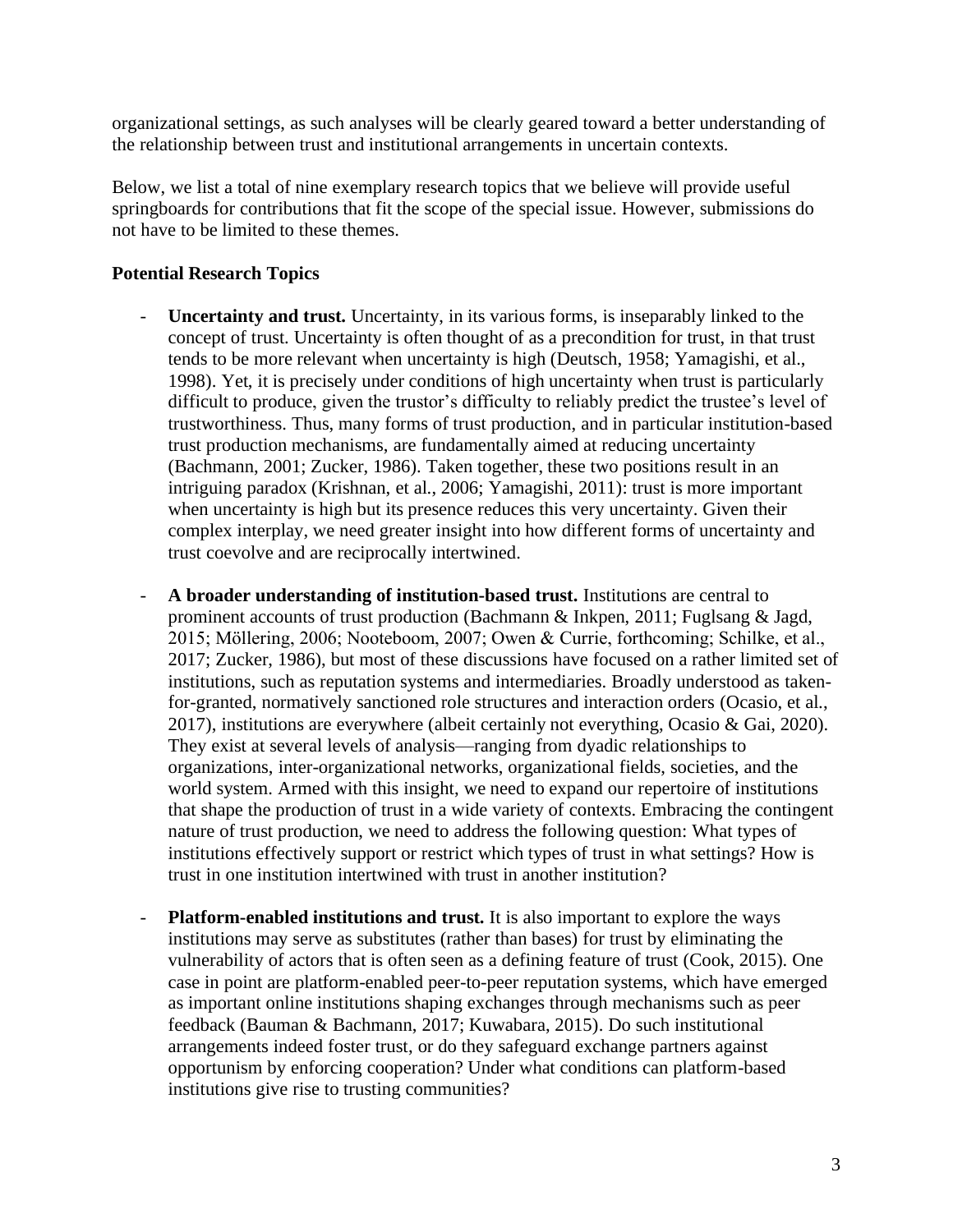- Micro-level mechanisms of the trust and institutions nexus. Institutions are a key source of trust production, but the precise mechanisms through which they create trust are largely unknown (Zucker & Schilke, 2020). Why do people trust individuals and organizations that are institutionally endorsed? In particular, what role does legitimacy as a key institutional process—play in institution-based trust production? Conversely, what are the mechanisms through which trust affects actors' engagement with institutions?
- **Trust of meso-level institutions.** The notion that institutions can be a target of trust is largely uncontroversial; however, the questions of whether and in what ways formal institutions—including organizations—have the capacity to place trust in other actors have often been ignored (but see Sydow, 2006). We need a better theoretical account for elaborating organizations' capacity to trust that avoids merely anthropomorphizing collective entities. In what ways is trust placed by collective actors similar to and different from trust placed by individuals? Are the drivers of individuals' trust generalizable to those of organizations' trust?
- **Macro-level institutions and trust.** There are substantial differences among institutions embedded in distinct national environments (Henisz & Swaminathan, 2008; North, 1990); similarly, trust is known to differ markedly across nations (Lane & Bachmann, 1996; Yamagishi & Yamagishi, 1994). Nonetheless, a systematic account of how country-level institutions shape trust at the individual and organizational levels is largely lacking. Thus, we ask these questions: Which types of regulatory, normative, and cognitive institutions at the country level can explain generalized trust? Moreover, is there a reciprocal effect of generalized trust on the emergence of country-level institutions?
- **Institutionalisation of trust.** In some cases, the amount of trust placed is the result of a deliberate and reflective cognitive process that systematically weighs the pros and cons (Hardin, 1992); however, in many other cases, trust represents a rather automatic and highly institutionalised process (Kroeger, 2011, 2013; Schilke, et al., 2013). We need to know more about this institutionalised side of trust—under what circumstances it is likely to dominate and what (positive and negative) consequences it may entail. Particularly useful would be a process-oriented approach (e.g., Brattström, et al., 2019; Weber, et al., forthcoming) that identifies relevant stages in the institutionalisation of trust—for instance, ranging from habitualisation to objectification to sedimentation (Berger & Luckmann, 1966; Tolbert & Zucker, 1996) and deinstitutionalisation (Clemente & Roulet, 2015). What are the mechanisms explaining the shift from one stage to another, and what conditions affect the pace at which the institutionalisation process may unfold in organizations and society as a whole?
- **Erosion of trust in institutions.** Institutions that enjoy public trust are a bedrock of society as we know it, yet trust in institutions is in stark decline, raising concerns about the rise of populism and conspiracy theories (Hosking, 2019). The reasons for this downward trend have remained largely elusive and require greater elaboration. Going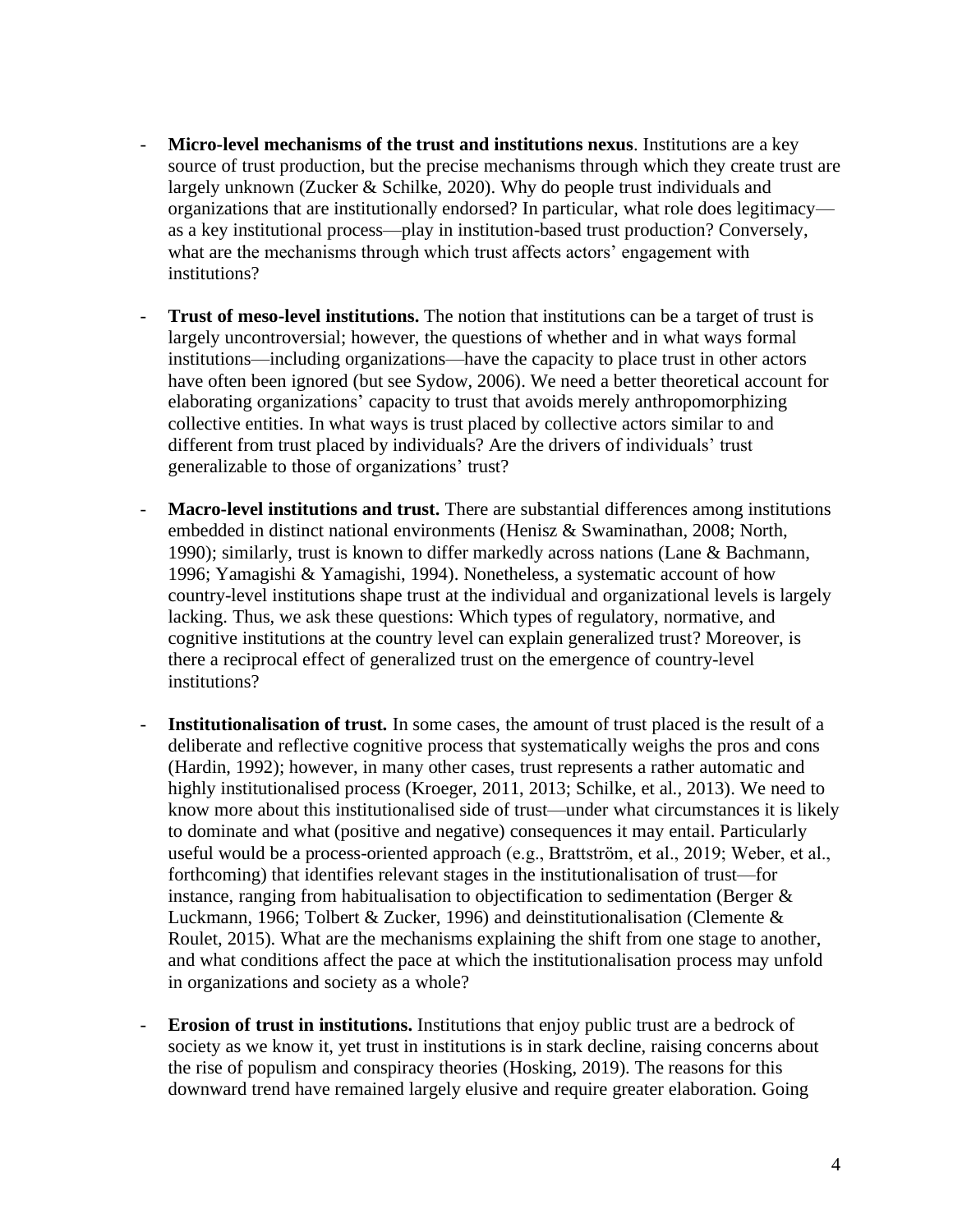beyond interactions between citizens and the state, trust in public institutions has important trickle-down effects on trust in private and public organizations. Examining the nested nature of these trust relations—that is, how trust in institutions is related to trust in organizations and individuals—provides much potential for approaching trust from a systems perspective that allows for appreciating the relational complexity in trust dynamics in society.

- Digital technologies and trust. The decline of trust in institutions has coincided with the advent of digital technologies. Several aspects of digital technologies—including blockchains, big data, and AI—may have critical implications for trust in organizational settings.
	- o An increasing number of organizations consider the adoption of *blockchains* for structuring a wide variety of transactions (Lumineau, et al., 2021). In what ways and under which conditions do blockchains complement and/or substitute for trust? And how do blockchains alter the nature of trust if economic actors are no longer directly connected and may not even know each other (Hsieh, et al., 2018)?
	- o *Big data* may come with huge benefits for society but also significant potential for misuse (Symons & Alvarado, 2016), and overreliance on big data analytics may transform organizations into near total institutions where conformity is enforced via constant surveillance (Anteby & Chan, 2018; Newlands, 2021). How may trusting communities emerge despite digital surveillance, and how can digital surveillance systems be used in a trustworthy fashion?
	- o As *AI* is increasingly taking over decision making within and between organizations (Glikson & Woolley, 2020; Kaur, et al., 2022), the trustworthiness of this technology becomes an important issue (Shrestha, et al., 2019; Srinivasan & Chander, 2021). As a result, we need to reassess the age-old question of when opaque technological systems can be (dis)trusted.

#### **Submitting your paper**

Please submit your manuscript through the journal's online submission system [\(http://mc.manuscriptcentral.com/orgstudies](http://mc.manuscriptcentral.com/orgstudies) ). You will need to create a user account if you do not already have one, and you must select the appropriate Special Issue at the "Manuscript Type" option. The Special Issue Editors handle all manuscripts in accordance with the journal's policies and procedures; they expect authors to follow the journal's submission guidelines [https://journals.sagepub.com/author-instructions/OSS\)](https://journals.sagepub.com/author-instructions/OSS). You can submit your manuscript for this Special Issue between June 8 and June 30 2023. For administrative support and general queries, you may contact Sophia Tzagaraki, Managing Editor of Organization Studies, at [osofficer@gmail.com.](mailto:osofficer@gmail.com)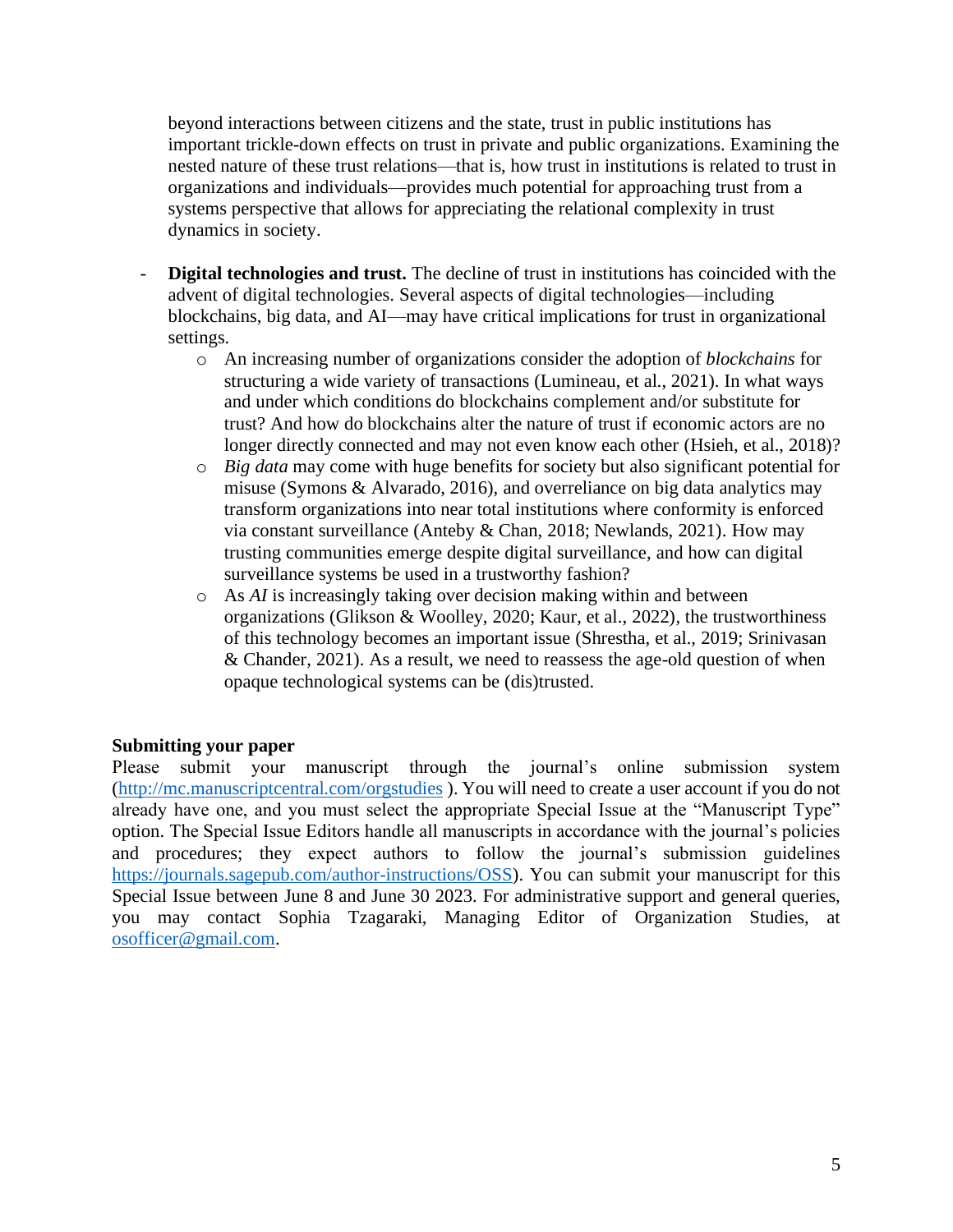#### **References**

- Abrahao, Bruno, Parigi, Paolo, Gupta, Alok, & Cook, Karen S. (2017). Reputation offsets trust judgments based on social biases among Airbnb users. *Proceedings of the National Academy of Sciences*, *114*, 9848-9853.
- Alaimo, Cristina (forthcoming). From people to objects: the digital transformation of fields. *Organization Studies*. https://doi.org/10.1177/01708406211030654.
- Anderson, Shannon W., Dekker, Henri C., & Van den Abbeele, Alexandra (2017). Costly control: an examination of the trade-off between control investments and residual risk in interfirm transactions. *Management Science*, *63*, 2163-2180.
- Anteby, Michel, & Chan, Curtis K. (2018). A self-fulfilling cycle of coercive surveillance: workers' invisibility practices and managerial justification. *Organization Science*, *29*, 247-263.
- Bachmann, Reinhard (2001). Trust, power and control in trans-organizational relations. *Organization Studies*, *22*, 337-363.
- Bachmann, Reinhard, & Inkpen, Andrew C. (2011). Understanding institutional-based trust building processes in inter-organizational relationships. *Organization Studies*, *32*, 281- 301.
- Bauman, Antonina, & Bachmann, Reinhard (2017). Online consumer trust: trends in research. *Journal of Technology Management & Innovation*, *12*, 68-79.
- Berger, Peter L., & Luckmann, Thomas (1966). *The social construction of reality: a treatise in the sociology of knowledge*. Garden City, NY: Doubleday.
- Brattström, Anna, Faems, Dries, & Mähring, Magnus (2019). From trust convergence to trust divergence: trust development in conflictual interorganizational relationships. *Organization Studies*, *40*, 1685-1711.
- Citrin, Jack, & Stoker, Laura (2018). Political trust in a cynical age. *Annual Review of Political Science*, *21*, 49-70.
- Clemente, Marco, & Roulet, Thomas J. (2015). Public opinion as a source of deinstitutionalization: a "spiral of silence" approach. *Academy of Management Review*, *40*, 96-114.
- Collins, Randall (2004). *Interaction ritual chains*. Princeton, NJ: Princeton University Press.
- Cook, Karen S. (2015). Institutions, trust, and social order. In Edward J. Lawler, Shane Thye & Jeongkoo Yoon (Eds), *Order on the edge of chaos: social psychology and the problem of social order* (pp. 125-144). New York, NY: Cambridge University Press.
- de Jong, Bart A., Kroon, David P., & Schilke, Oliver (2017). The future of organizational trust research: a content-analytic synthesis of scholarly recommendations and review of recent developments. In Paul A. M. Van Lange, Bettina Rockenbach & Toshio Yamagishi (Eds), *Trust in social dilemmas* (pp. 173-194). Oxford: Oxford University Press.
- Deutsch, Morton (1958). Trust and suspicion. *Journal of Conflict Resolution*, *2*, 265-279.
- Fancourt, Daisy, Steptoe, Andrew, & Wright, Liam (2020). The Cummings effect: politics, trust, and behaviours during the COVID-19 pandemic. *The Lancet*, *396*, 464-465.
- Fuglsang, Lars, & Jagd, Søren (2015). Making sense of institutional trust in organizations: bridging institutional context and trust. *Organization*, *22*, 23-39.
- Giddens, Anthony (1990). *The consequences of modernity*. Stanford, CA: Stanford University Press.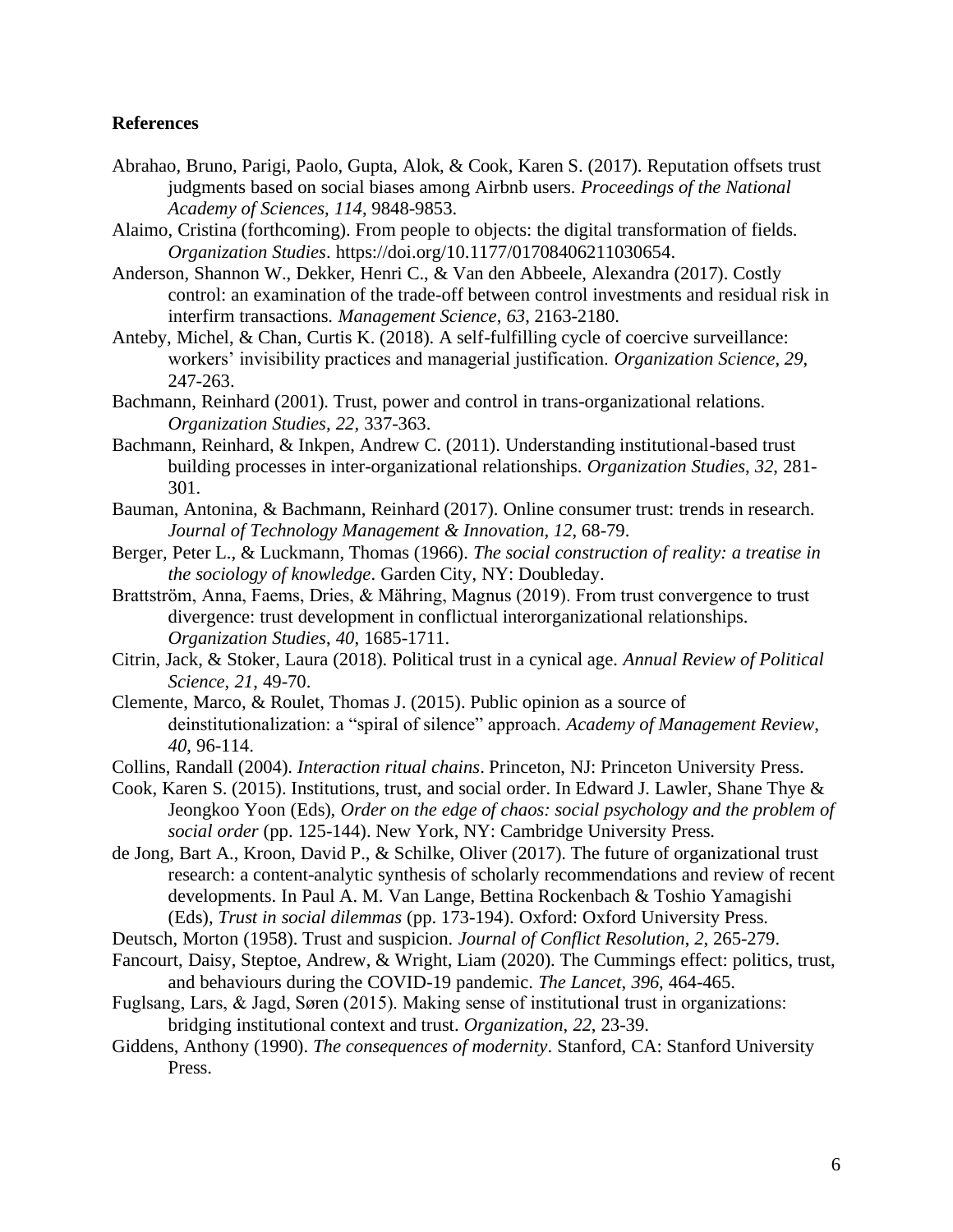- Glikson, Ella, & Woolley, Anita Williams (2020). Human trust in artificial intelligence: review of empirical research. *Academy of Management Annals*, *14*, 627-660.
- Hanelt, André, Bohnsack, René, Marz, David, & Antunes Marante, Cláudia (2021). A systematic review of the literature on digital transformation: insights and implications for strategy and organizational change. *Journal of Management Studies*, *58*, 1159-1197.
- Hardin, Russell (1992). The street-level epistemology of trust. *Analyse und Kritik*, *14*, 152-176.
- Henisz, Witold, & Swaminathan, Anand (2008). Institutions and international business. *Journal of International Business Studies*, *39*, 537-539.
- Hosking, Geoffrey (2019). The decline of trust in government. In Masamichi Sasaki (Ed), *Trust in contemporary society* (pp. 77-103). Leiden: Brill.
- Hsieh, Ying-Ying, Vergne, Jean-Philippe, Anderson, Philip, Lakhani, Karim, & Reitzig, Markus (2018). Bitcoin and the rise of decentralized autonomous organizations. *Journal of Organization Design*, *7*, 14.
- Iansiti, Marco, & Lakhani, Karim R. (2020). *Competing in the age of AI: strategy and leadership when algorithms and networks run the world*. Boston, MA: Harvard Business Press.
- Kaur, Davinder, Uslu, Suleyman, Rittichier, Kaley J., & Durresi, Arjan (2022). Trustworthy artificial intelligence: a review. *ACM Computing Surveys*, *55*, Article 39.
- Krishnan, Rekha, Cook, Karen S., Kozhikode, Rajiv, & Schilke, Oliver (2021). An interaction ritual theory of social resource exchange: evidence from a Silicon Valley accelerator. *Administrative Science Quarterly*, *66*, 659-710.
- Krishnan, Rekha, Martin, Xavier, & Noorderhaven, Niels G. (2006). When does trust matter to alliance performance? *Academy of Management Journal*, *49*, 894-917.
- Kroeger, Frens (2011). Trusting organizations: the institutionalization of trust in interorganizational relationships. *Organization*, *19*, 743-763.
- Kroeger, Frens (2013). How is trust institutionalized? Understanding collective and long-term trust orientations. In Reinhard Bachmann & Akbar Zaheer (Eds), *Handbook of advances in trust research* (pp. 261-284). Cheltenham: Edward Elgar.
- Kuwabara, Ko (2015). Do reputation systems undermine trust? Divergent effects of enforcement type on generalized trust and trustworthiness. *American Journal of Sociology*, *120*, 1390- 1428.
- Lane, Christel, & Bachmann, Reinhard (1996). The social constitution of trust: supplier relations in Britain and Germany. *Organization Studies*, *17*, 365-395.
- Liu, Xin, Datta, Anwitaman, & Lim, Ee-Peng (2014). *Computational trust models and machine learning*: CRC Press.
- Lumineau, Fabrice , Schilke, Oliver, & Wang, Wenqian (2020)'. Organizational trust in the age of the Fourth Industrial Revolution: shifts in the nature, production, and targets of trust. http://dx.doi.org/10.13140/RG.2.2.20789.50401
- Lumineau, Fabrice, Wang, Wenqian, & Schilke, Oliver (2021). Blockchain governance—a new way of organizing collaborations? *Organization Science*, *32*, 500-521.
- Mayer, Roger C., Davis, James H., & Schoorman, F. David (1995). An integrative model of organizational trust. *Academy of Management Review*, *20*, 709-734.
- Meyer, Renate E., & Quattrone, Paolo (2021). Living in a post-truth world? Research, doubt and organization studies. *Organization Studies*, *42*, 1373-1383.
- Mikołajewska-Zając, Karolina, Márton, Attila, & Zundel, Mike (forthcoming). Couchsurfing with Bateson: An ecology of digital platforms. *Organization Studies*. https://doi.org/10.1177/01708406211058628.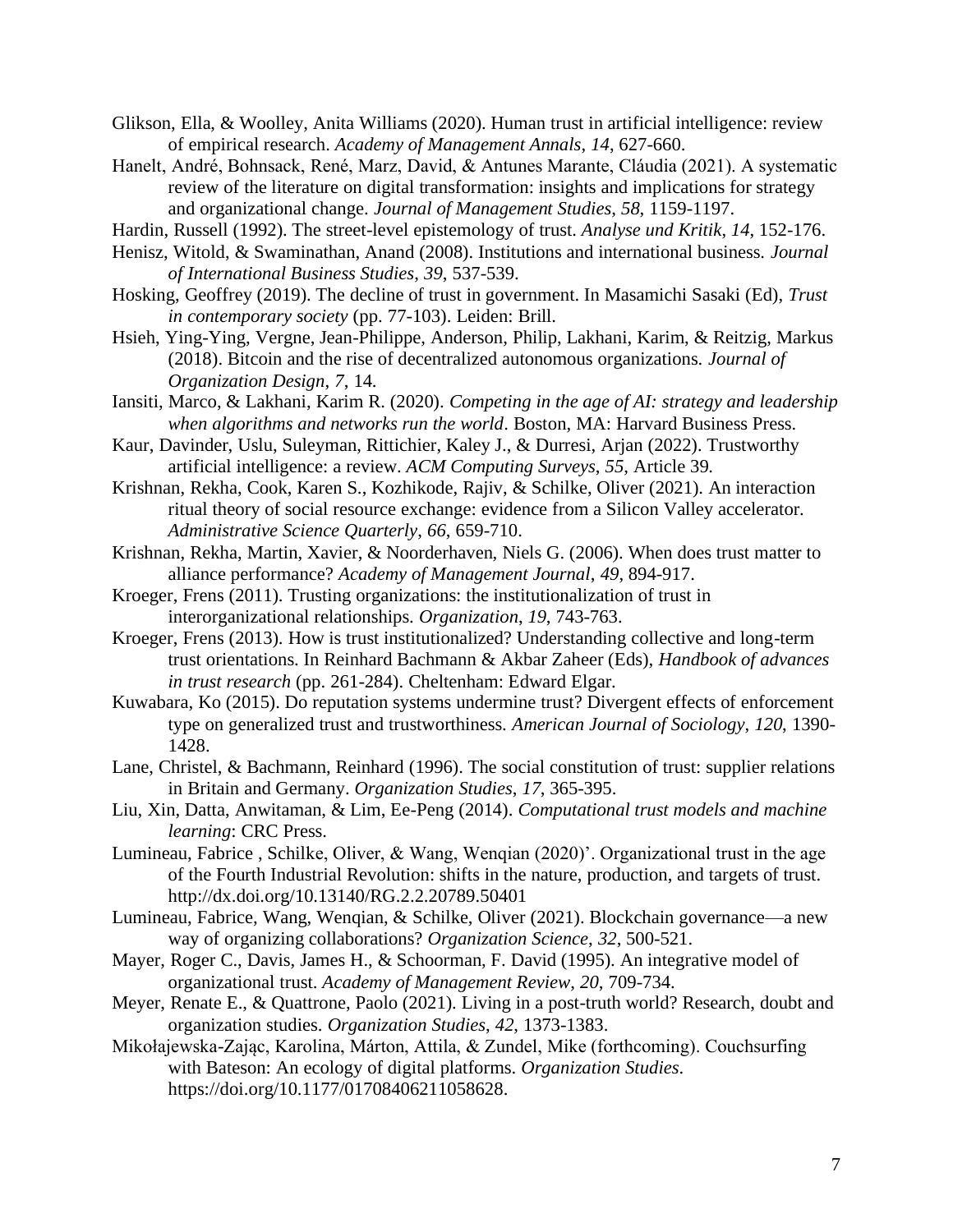Möllering, Guido (2006). *Trust: reason, routine, reflexivity*. Oxford: Elsevier.

- Newlands, Gemma (2021). Algorithmic surveillance in the gig economy: the organization of work through Lefebvrian conceived space. *Organization Studies*, *42*, 719-737.
- Nooteboom, Bart (2007). Social capital, institutions and trust. *Review of Social Economy*, *65*, 29- 53.
- North, Douglass C. (1990). *Institutions, institutional change and economic performance*. New York, NY: Cambridge University Press.
- Ocasio, William, & Gai, Shelby L. (2020). Institutions: everywhere but not everything. *Journal of Management Inquiry*, *29*, 262-271.
- Ocasio, William, Thornton, Patricia H., & Lounsbury, Michael (2017). Advances to the institutional logics perspective. In Royston Greenwood, Christine Oliver & Thomas B. Lawrence (Eds), *The Sage handbook of organizational institutionalism* (pp. 509-531). London: Sage.
- Owen, Gareth, & Currie, Graeme (forthcoming). Beyond the crisis: trust repair in an interorganizational network. *Organization Studies*. https://doi.org/10.1177/01708406211031732.
- Rousseau, Denise M., Sitkin, Sim B., Burt, Ronald S., & Camerer, Colin (1998). Not so different after all: a cross-discipline view of trust. *Academy of Management Review*, *23*, 393-404.
- Schilke, Oliver, Reimann, Martin, & Cook, Karen S. (2013). Effect of relationship experience on trust recovery following a breach. *Proceedings of the National Academy of Sciences*, *110*, 15236-15241.
- Schilke, Oliver, Reimann, Martin, & Cook, Karen S. (2021). Trust in social relations. *Annual Review of Sociology*, *47*, 239-259.
- Schilke, Oliver, Wiedenfels, Gunnar, Brettel, Malte, & Zucker, Lynne G. (2017). Interorganizational trust production contingent on product and performance uncertainty. *Socio-Economic Review*, *15*, 307-330.
- Schwab, Klaus (2017). *The fourth industrial revolution*. New York, NY: Penguin Random House.
- Seidel, Marc-David L. (2018). Questioning centralized organizations in a time of distributed trust. *Journal of Management Inquiry*, *27*, 40-44.
- Shrestha, Yash Raj, Ben-Menahem, Shiko M., & von Krogh, Georg (2019). Organizational decision-making structures in the age of artificial intelligence. *California Management Review*, *61*, 66-83.
- Smith, E. Keith, & Mayer, Adam (2018). A social trap for the climate? Collective action, trust and climate change risk perception in 35 countries. *Global Environmental Change*, *49*, 140-153.
- Srinivasan, Ramya, & Chander, Ajay (2021). Biases in AI systems. *Communications of the ACM*, *64*, 44-49.
- Sydow, Jörg (2006). How can systems trust systems? A structuration perspective on trustbuilding in inter-organizational relations. In Reinhard Bachmann & Akbar Zaheer (Eds), *Handbook of trust research* (pp. 377-392). Cheltenham: Edward Elgar.
- Symons, John, & Alvarado, Ramón (2016). Can we trust big data? Applying philosophy of science to software. *Big Data & Society*, *3*, 2053951716664747.
- Tolbert, Pamela S., & Zucker, Lynne G. (1996). The institutionalization of institutional theory. In Stewart. Clegg, Cynthia Hardy & Walter R. Nord (Eds), *Handbook of organization studies* (pp. 175-190). London: Sage.